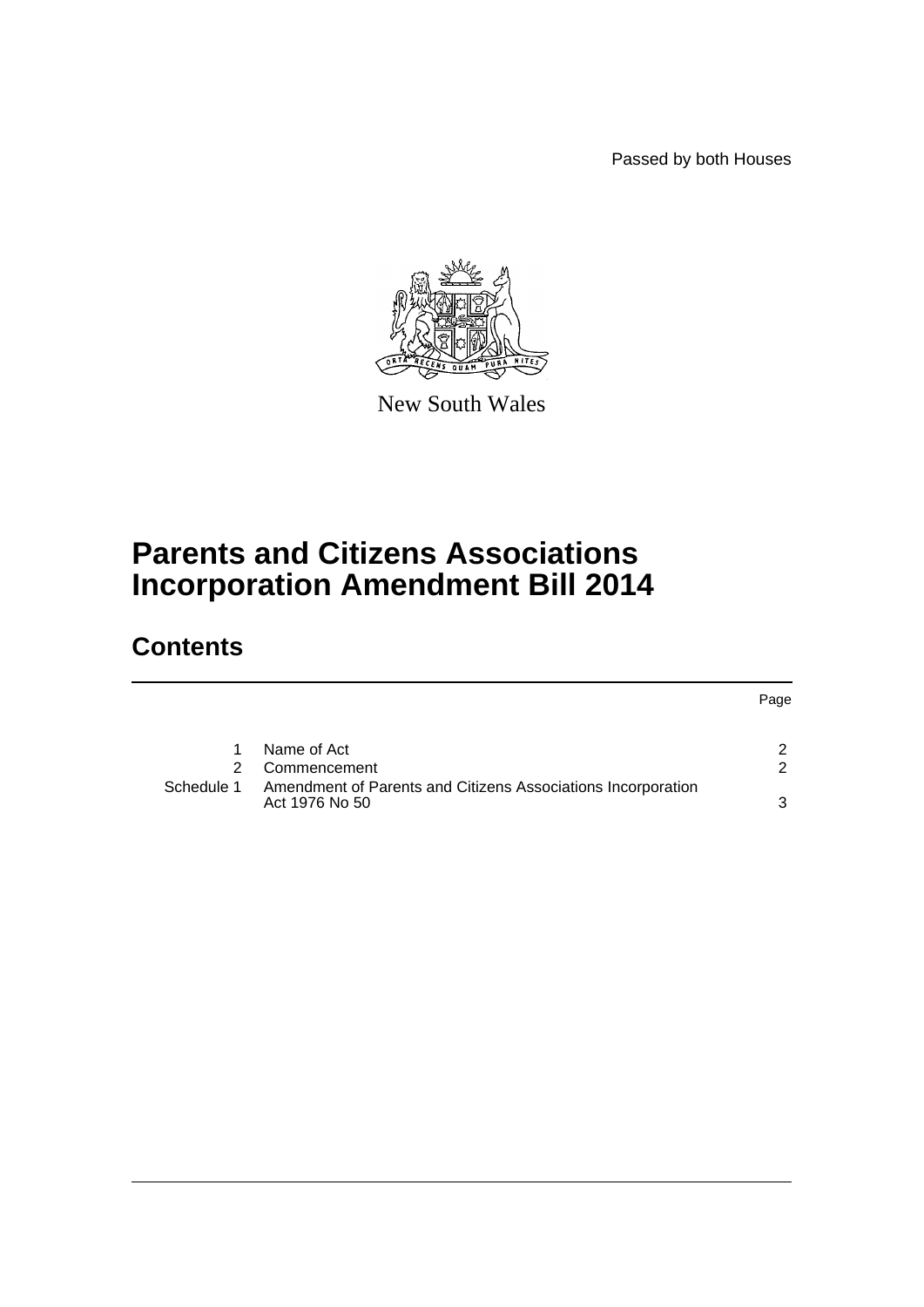*I certify that this public bill, which originated in the Legislative Assembly, has finally passed the Legislative Council and the Legislative Assembly of New South Wales.*

> *Clerk of the Legislative Assembly. Legislative Assembly, Sydney,* , 2014



New South Wales

# **Parents and Citizens Associations Incorporation Amendment Bill 2014**

Act No , 2014

An Act to amend the *Parents and Citizens Associations Incorporation Act 1976* to provide for matters relating to the Federation of Parents and Citizens Associations of New South Wales.

*I have examined this bill and find it to correspond in all respects with the bill as finally passed by both Houses.*

*Assistant Speaker of the Legislative Assembly.*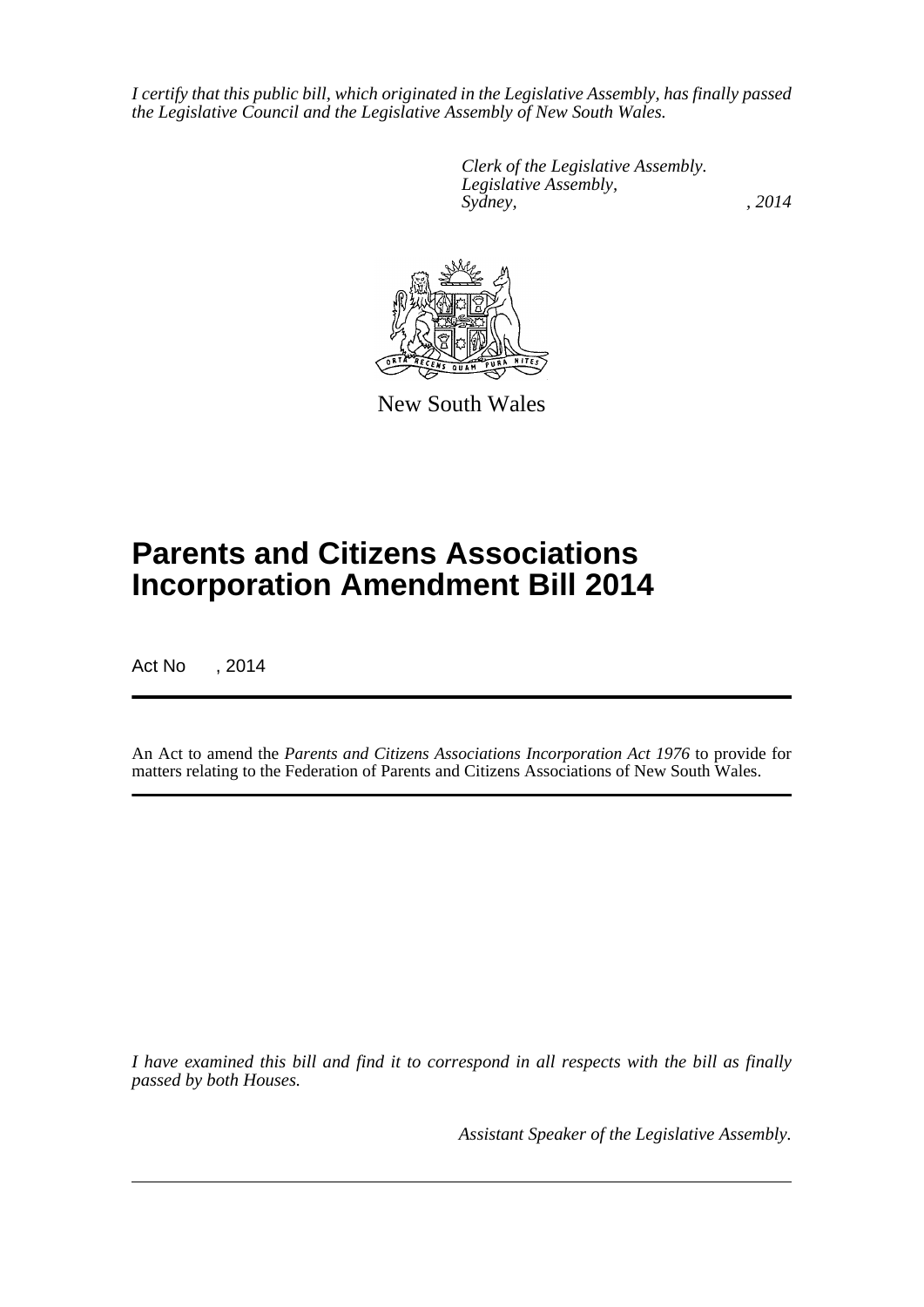# <span id="page-2-0"></span>**The Legislature of New South Wales enacts:**

# **1 Name of Act**

This Act is the *Parents and Citizens Associations Incorporation Amendment Act 2014*.

### <span id="page-2-1"></span>**2 Commencement**

This Act commences on a day or days to be appointed by proclamation.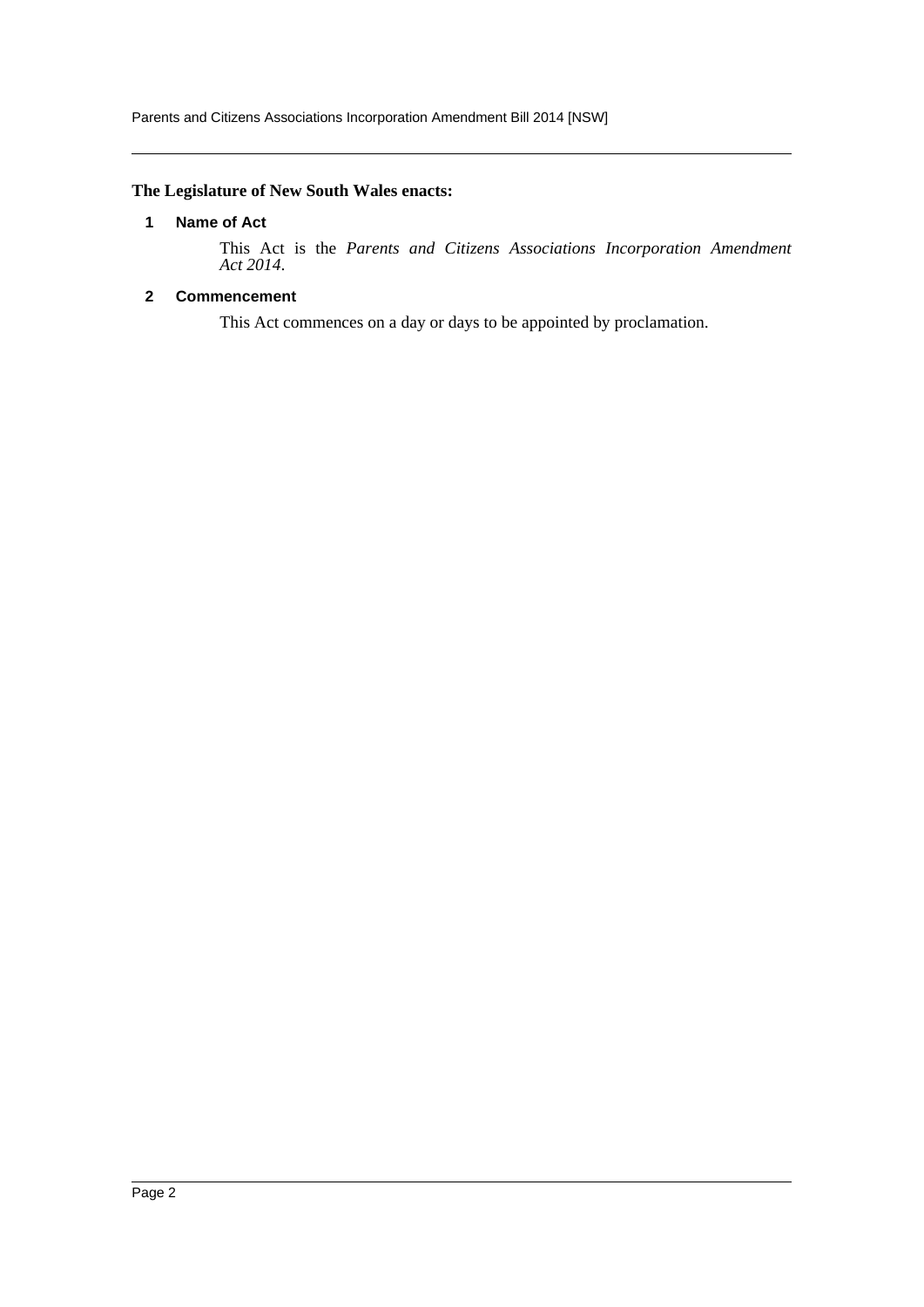# <span id="page-3-0"></span>**Schedule 1 Amendment of Parents and Citizens Associations Incorporation Act 1976 No 50**

# **[1] Sections 2 and 3, and Part 2**

Omit Part 2. Insert instead:

# **2 Object of Act**

The object of this Act is to provide for matters relating to:

- (a) the Federation of Parents and Citizens Associations of New South Wales (the *federation*) continued in existence under section 4, and
- (b) the incorporation of parents and citizens associations, and
- (c) the election of councillors and delegates of the federation.

# **3 Definitions**

(1) In this Act:

*administrator*—see clause 2 of Schedule 2.

*annual general meeting* means the annual general meeting of the federation held under section 12E.

*board* means the board of management of the federation.

*constitution* means the document, as amended from time to time in accordance with this Act, declared to be the constitution of the federation under section 9. *councillor* means a person holding office as a councillor elected under Part 3A.

*delegate* means a person holding office as a delegate elected under Part 3A. *Department* means the Department of Education and Communities.

*executive committee* means the executive committee of the federation.

*federation*—see section 2 (a).

*function* includes a power, authority or duty, and *exercise* a function includes perform a duty.

*government school* means a government school established under the *Education Act 1990*.

*parent* of a student includes a guardian or other person having the custody or care of the student.

*parents and citizens association* means a parents and citizens association constituted under the *Education Act 1990*.

*president* means the president of the executive committee.

*secretary* means the secretary of the executive committee.

*transition period* means the period starting on the day the administrator is appointed by the Minister under Schedule 2 and ending on the day that is 3 years after that day.

(2) Notes included in this Act do not form part of this Act.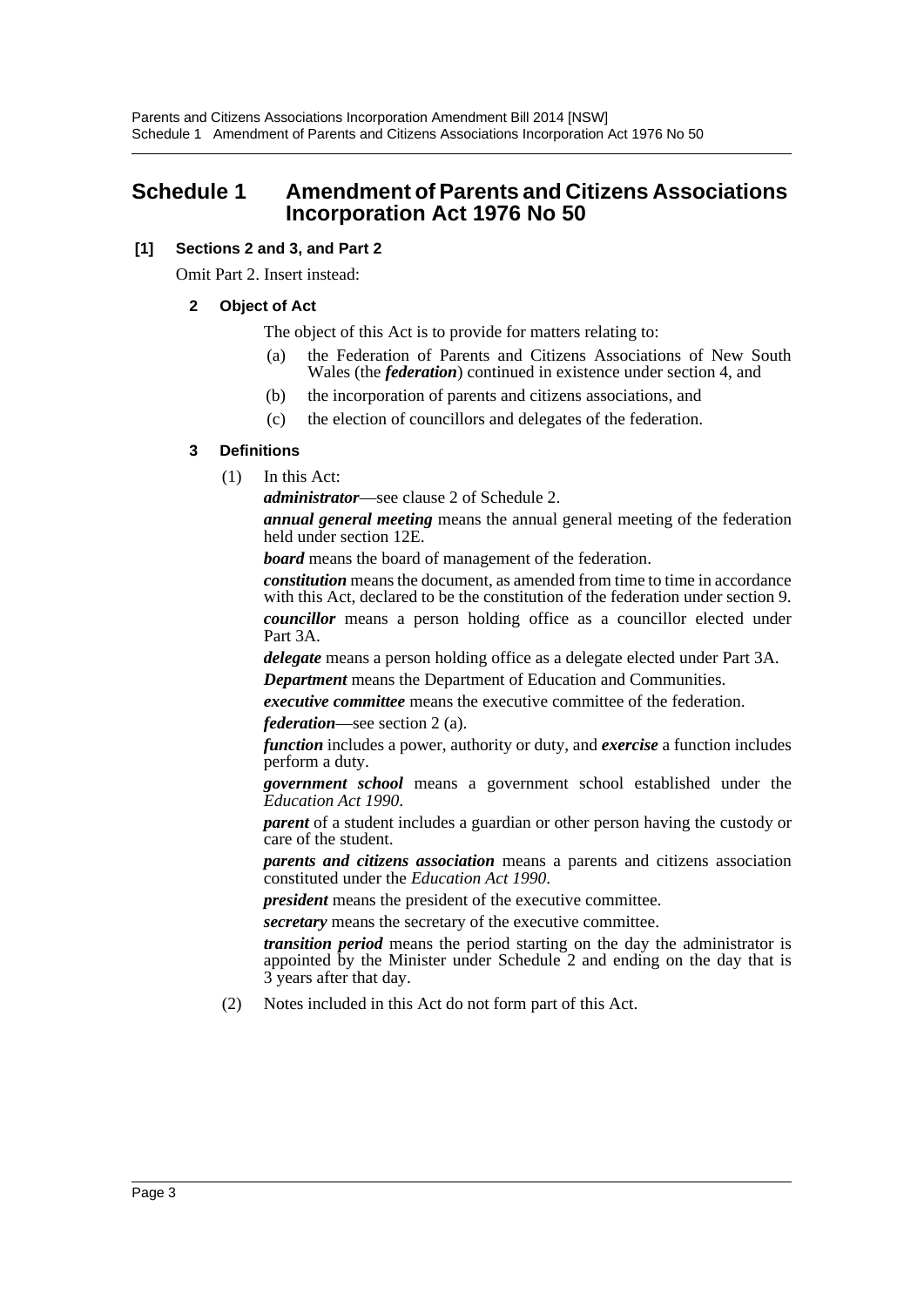# **Part 2 Federation of Parents and Citizens Associations of New South Wales**

# **Division 1 The federation and its members**

#### **4 Continuation of Federation of Parents and Citizens Associations of New South Wales**

- (1) Without limiting section 53 of the *Interpretation Act 1987*, the former corporation is continued in existence as a corporation under the corporate name of Federation of Parents and Citizens Associations of New South Wales.
- (2) In this section:

*former corporation* means the Federation of Parents and Citizens Associations of New South Wales constituted under this Act as in force before the commencement of the *Parents and Citizens Associations Incorporation Amendment Act 2014*.

#### **5 Status of federation**

The federation is not a NSW Government agency.

#### **6 Federation's functions**

The federation's functions are as follows:

- (a) to promote public education and facilitate community involvement in public education,
- (b) to promote the interests of students, and parents of students, enrolled at government schools,
- (c) to co-operate with the Department, and community organisations having an interest in public education, in relation to matters involving public education,
- (d) to assist parents and citizens associations in carrying out their functions or activities,
- (e) other functions specified in the constitution.

# **7 Federation's powers**

- (1) The federation may exercise its powers subject to any express restriction on, or a prohibition of, the exercise of the powers under this Act or the constitution.
- (2) The federation cannot direct a parents and citizens association in relation to the exercise of any of the association's functions or activities.

#### **8 Membership**

The members of the federation are:

- (a) the parents and citizens associations that have been admitted as members of the federation in accordance with this Act and the constitution, and
- (b) the persons or entities admitted as members of the federation in accordance with the constitution.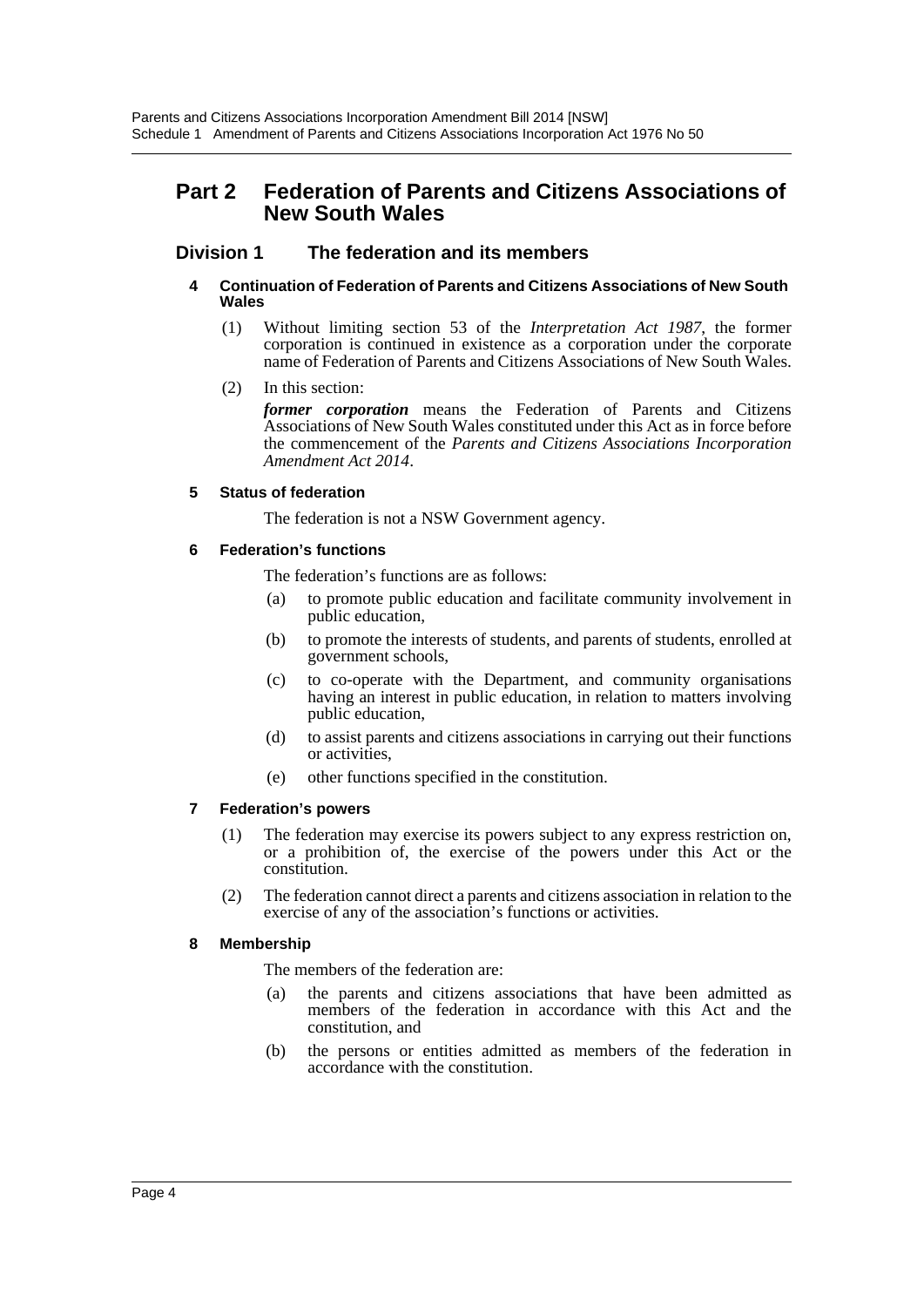# **Division 2 The constitution of the federation**

#### **9 Federation's constitution**

- (1) The Minister may, by notice published in the Gazette, declare a document prepared by or on behalf of the Minister to be the constitution of the federation.
- (2) The document declared under subsection (1), as amended from time to time in accordance with this Act, is the constitution of the federation.
- (3) The constitution may provide for the following matters:
	- (a) the admission of members of the federation,
	- (b) the procedures for conducting meetings and other business of the board or executive committee,
	- (c) the procedures for electing councillors to the executive committee,
	- (d) the terms and conditions of holding office as a member of the board or executive committee,
	- (e) the procedures for the conduct of elections of councillors and delegates.
- (4) The constitution may contain an express restriction on, or a prohibition of, the federation's exercise of any of its powers, but the exercise of a power by the federation is not invalid merely because it is contrary to the restriction or prohibition.
- (5) This section does not limit the matters for which the constitution may provide.

#### **10 Amendment of constitution**

- (1) The board may, by resolution passed at a special meeting of the board, amend the constitution.
- (2) An amendment made by the board has no force or effect unless the resolution is supported by at least three-quarters of the members of the board.
- (3) In this section:

*school day* means any day other than a Saturday, a Sunday or a day that is a holiday for government schools.

*special meeting* of the board means a meeting of the board that is held on a school day and in relation to which a notice of the meeting:

- (a) includes the terms of the proposed resolution to amend the constitution, and
- (b) is sent to each member of the board:
	- (i) at least 20 school days before the meeting is held, and
	- (ii) by post or email to the postal address or email address last given to the board by the member.

**Note.** The board cannot amend the constitution under this section until after the end of the transition period. During the transition period, the Minister may amend the constitution. See clause 16 of Schedule 2.

# **Division 3 Board of management**

#### **11 The board and its members**

- (1) There is a board of management of the federation.
- (2) The board consists of the councillors.
- (3) Part 1 of Schedule 1 contains provisions about the procedures of the board.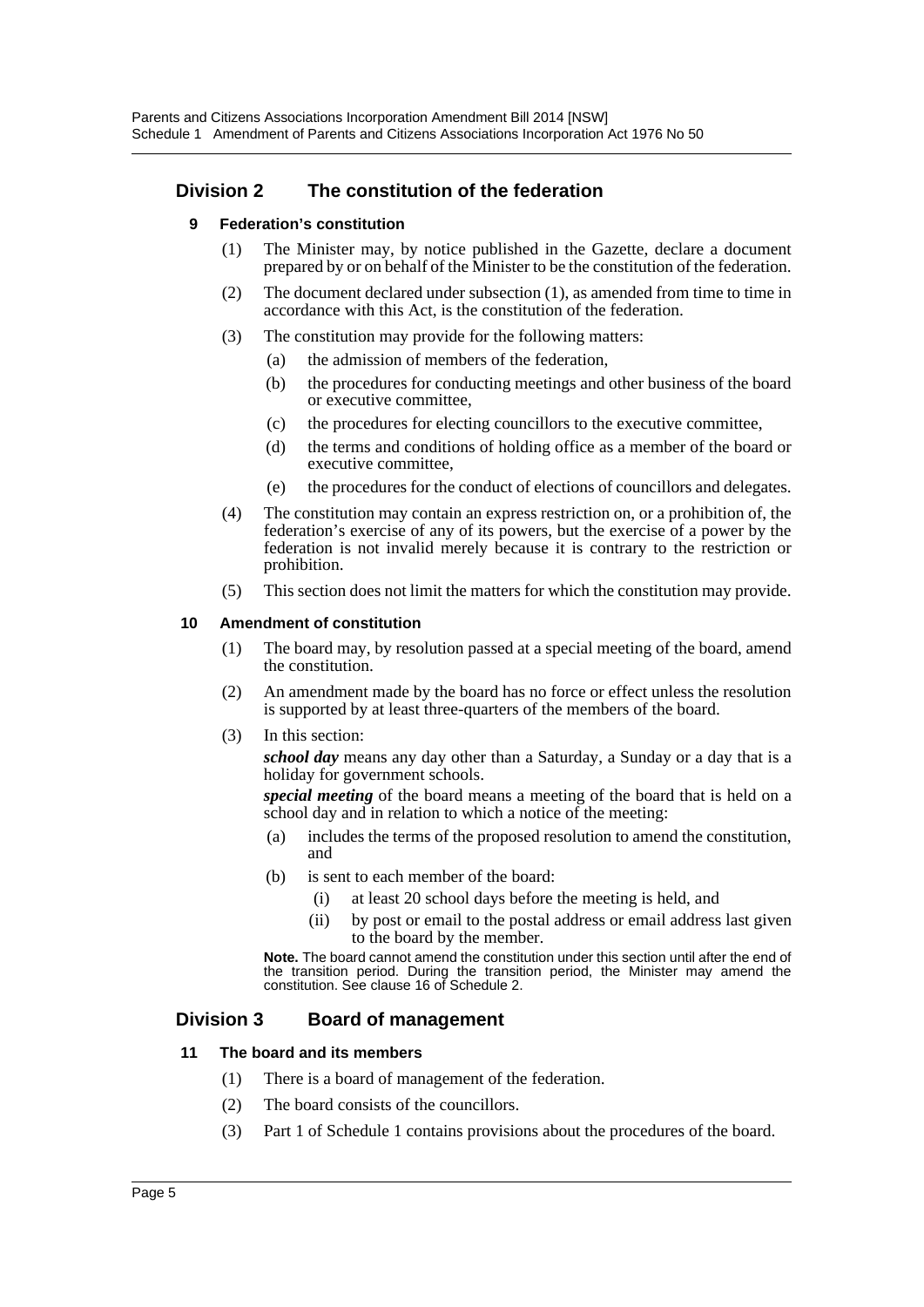### **12 Functions of board**

The board's functions are as follows:

- (a) to advise the Department and other entities about the federation's views on matters relating to public education,
- (b) to liaise with national organisations on matters relating to public education,
- (c) to implement decisions of the federation made at the annual general meeting,
- (d) to determine policies of the federation, not inconsistent with decisions of the federation made at an annual general meeting, in relation to matters involving public education,
- (e) to implement policies determined under paragraph (d).

#### **Division 4 Executive committee**

#### **12A The executive committee and its members**

- (1) There is an executive committee of the federation.
- (2) The executive committee consists of not more than 7 members who are councillors elected by the board in accordance with this Act and the constitution.
- (3) The board must appoint 1 of its members as the president, and 1 of its members as the secretary, of the executive committee.
- (4) The other members of the executive committee hold the offices, if any, provided for under the constitution.
- (5) Part 2 of Schedule 1 contains provisions about the membership and procedures of the executive committee.

#### **12B Role of executive committee**

- (1) The executive committee is responsible for the day to day management of the federation.
- (2) Without limiting subsection (1), the executive committee has the responsibilities specified in the constitution.

#### **12C Election of members**

The board is to elect the members of the executive committee as soon as practicable after the end of each election conducted under Part 3A.

#### **12D Duration of membership**

- (1) A member of the executive committee holds office until the day the councillors and delegates are next elected under Part 3A, unless the office of the member sooner becomes vacant.
- (2) A councillor may be elected as a member of the executive committee more than once.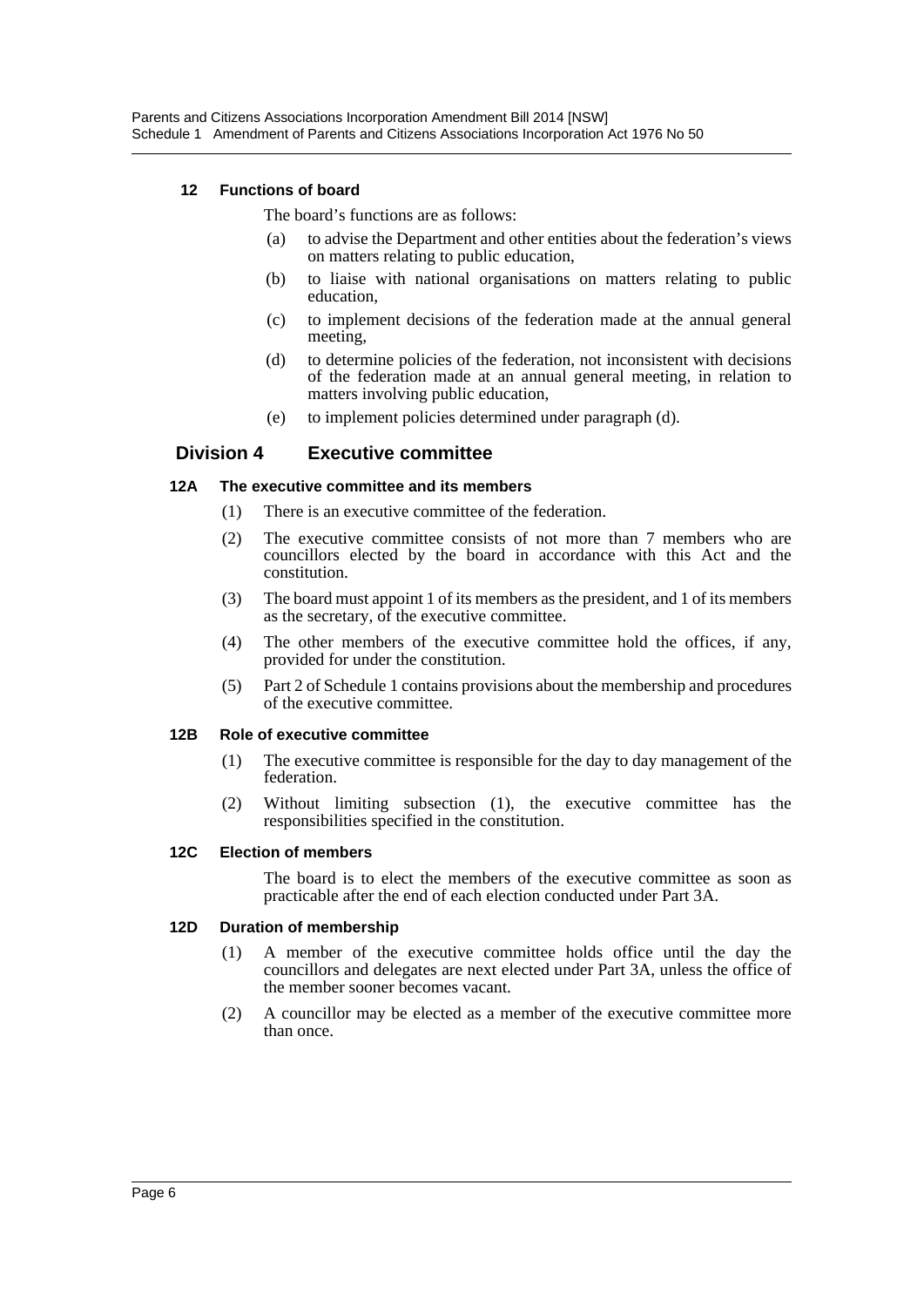# **Division 5 Annual general meeting of federation**

#### **12E Annual general meeting**

- (1) The federation is to hold an annual general meeting at the place and time determined by the executive committee.
- (2) The purpose of the annual general meeting is to determine the federation's policies and decide matters relating to the implementation of the federation's policies and other activities conducted by the federation.
- (3) The procedure for the calling of the annual general meeting and for the conduct of business at the meeting is, subject to this Act and the constitution, to be as determined by the executive committee.

#### **12F Attendance and voting at annual general meeting**

- (1) The following persons are eligible to attend the annual general meeting:
	- (a) the councillors,
	- (b) the delegates,
	- (c) other persons determined by the board or permitted to attend the meeting under the constitution.
- (2) Only the councillors and delegates are entitled to vote on a motion at the annual general meeting.
- (3) The president (or, in the absence of the president, a councillor or delegate elected to chair the meeting by the other councillors and delegates present) is to preside at the annual general meeting.
- (4) The person presiding has a deliberative vote and, in the event of an equality of votes, has a second or casting vote.
- (5) The quorum for an annual general meeting is a majority of councillors and delegates for the time being.
- (6) A decision supported by a majority of the votes cast at an annual general meeting at which a quorum is present is a decision of the federation.

# **Division 6 Miscellaneous**

#### **12G Execution of documents**

- (1) The federation may execute a document without using its seal if the document is signed by the president and secretary.
- (2) The federation may execute a document with its seal if the seal is fixed to the document and the fixing of the seal is witnessed by at least 2 members of the executive committee.
- (3) The federation may execute a document as a deed if the document is expressed to be executed as a deed and is executed in accordance with subsection (1) or (2).
- (4) This section does not limit the ways in which the federation may execute a document, including a deed.
- (5) This section does not authorise the federation to execute a document contrary to its constitution.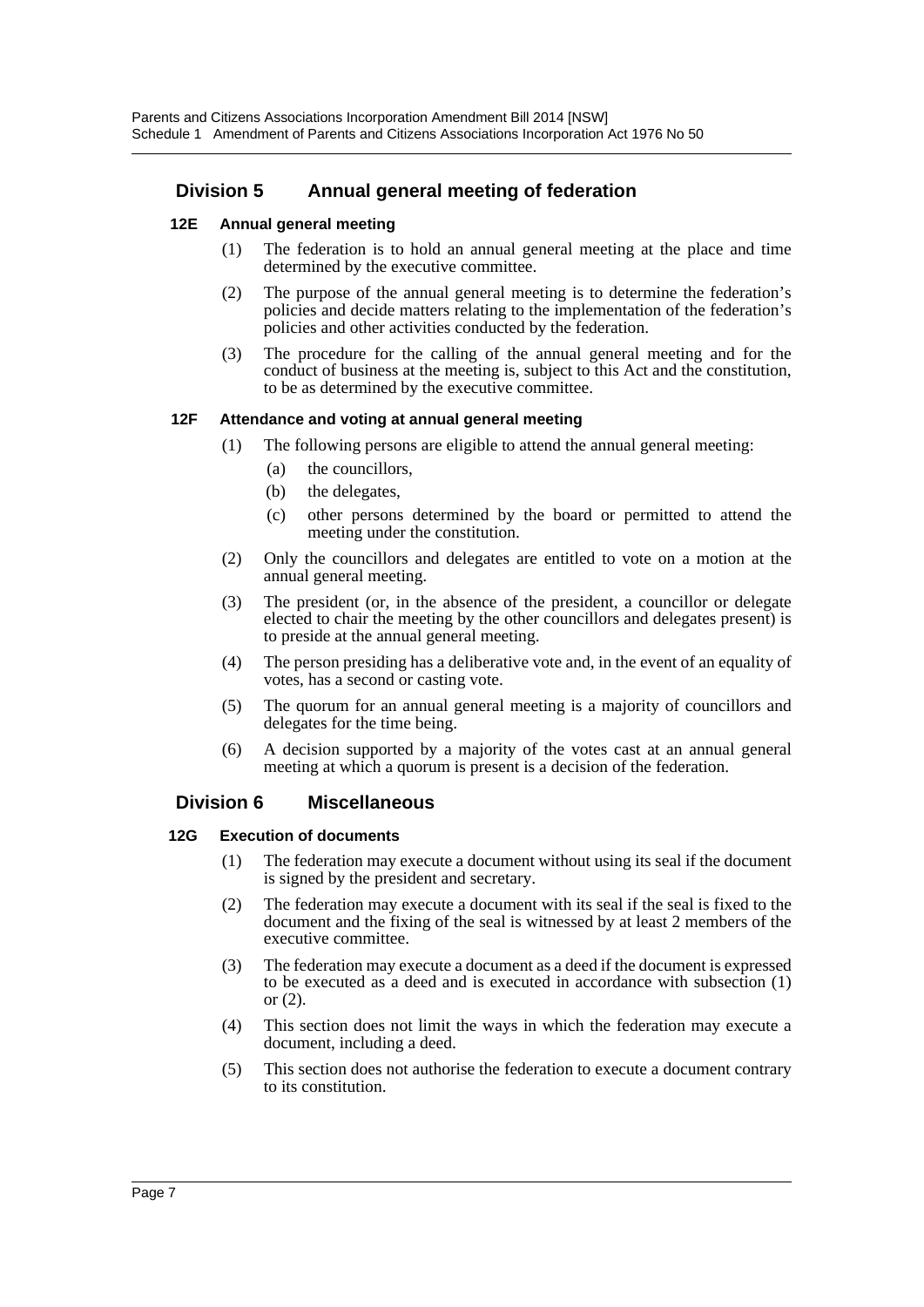#### **12H Service of documents**

- (1) A document addressed to the federation may be served on the federation:
	- (a) by leaving it at, or sending it by post to, the address of the federation's official office, or
	- (b) by delivering copies of it personally to the president or secretary, or to each of 2 other members of the executive committee, or
	- (c) in another way provided for under the constitution.
- (2) For the purposes of this section, the address of the federation's official office includes the address last notified to the Secretary of the Department by the federation under this Act.
- (3) Nothing in this section affects the operation of any provision of a law or the rules of court authorising a document to be served on the federation or a person in any other way.

#### **12I Personal liability**

A matter or thing done or omitted to be done by the board or executive committee, a member of the board or executive committee or a person acting under the direction of the board or executive committee does not, if the matter or thing was done or omitted to be done in good faith for the purpose of executing this or any other Act, subject a member or a person so acting personally to any action, liability, claim or demand.

#### **12J Change of address**

The secretary must, within 14 days after the federation changes the address of its official office, give the Secretary of the Department notice of the new address.

#### **12K Publication of constitution**

The president must ensure a copy of the constitution is available on the federation's website.

# **[2] Section 13 Incorporation of parents and citizens associations**

Omit "constituted under the *Education Reform Act 1990*" from section 13 (1).

# **[3] Section 15 Rules of incorporated associations**

Omit "*Education Reform Act 1990*" from section 15 (1).

Insert instead "*Education Act 1990*".

# **[4] Section 17 Incorporated associations to be members of federation**

Omit "Federation of Parents and Citizens Associations of New South Wales constituted under this Act".

Insert instead "federation".

# **[5] Sections 19 and 21**

Omit "Federation of Parents and Citizens Associations of New South Wales constituted under this Act" wherever occurring in sections 19 (1) and 21 (1) (b).

Insert instead "federation".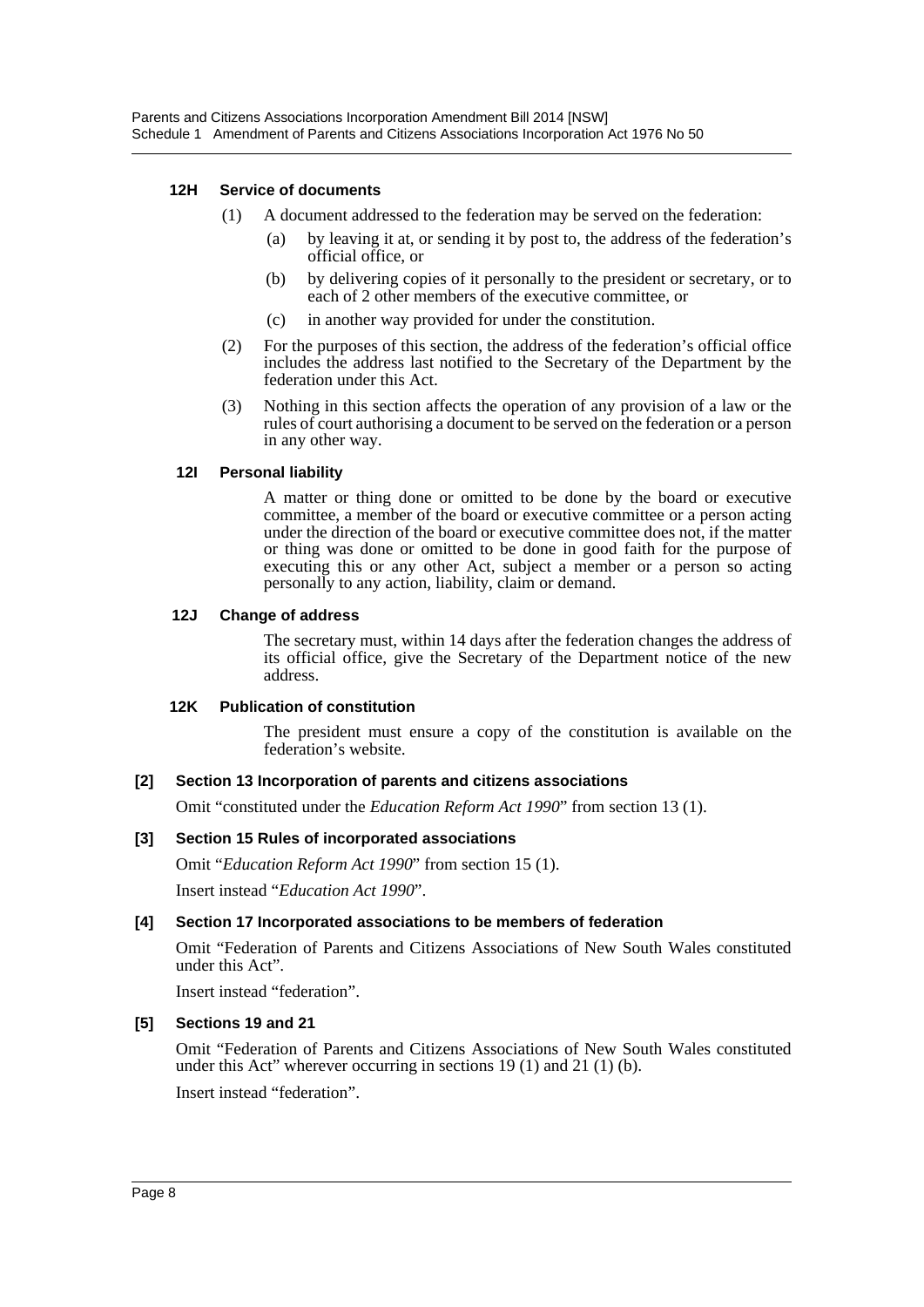#### **[6] Section 19 Public liability insurance**

Omit "\$2,000,000" from the definition of *approved public liability insurance* in section 19 (2).

Insert instead "\$20,000,000".

# **[7] Part 3A**

Insert after section 23:

# **Part 3A Election of councillors and delegates**

# **Division 1 Preliminary**

#### **23A Purpose of Part**

The purpose of this Part is to provide for matters relating to the election of councillors and delegates.

**Note.** Councillors are members of the board and may attend and vote at the annual general meeting of the federation. Delegates may attend and vote at the annual general meeting.

#### **23B Definitions**

In this Part:

*election* means an election of councillors and delegates under this Part.

*electoral commissioner* means the electoral commissioner for New South Wales appointed under the *Parliamentary Electorates and Elections Act 1912*. *electorate*—see section 23C (1).

*school* means a government school.

# **23C Meaning of "electorate"**

- (1) An *electorate* consists of:
	- (a) except as provided by paragraph (b), all the schools comprising a group of schools as shown on the document called *Federation Electoral Areas* published by the Department, or
	- (b) all the schools specified in the constitution as comprising an electorate for the purposes of this Act.
- (2) The constitution cannot specify schools as comprising an electorate for the purposes of this Act until after the end of the transition period.
- (3) While the electorates comprise a group of schools as shown on the document referred to in subsection (1) (a), the Secretary of the Department must ensure a copy of the document is available on the Department's website.
- (4) If the constitution specifies the schools that comprise an electorate, the president must ensure that the details of the electorates are available on the federation's website.

# **Division 2 Elections**

#### **23D Conduct of elections—general**

- (1) Each election is to be administered by:
	- (a) the person prescribed by the regulations, or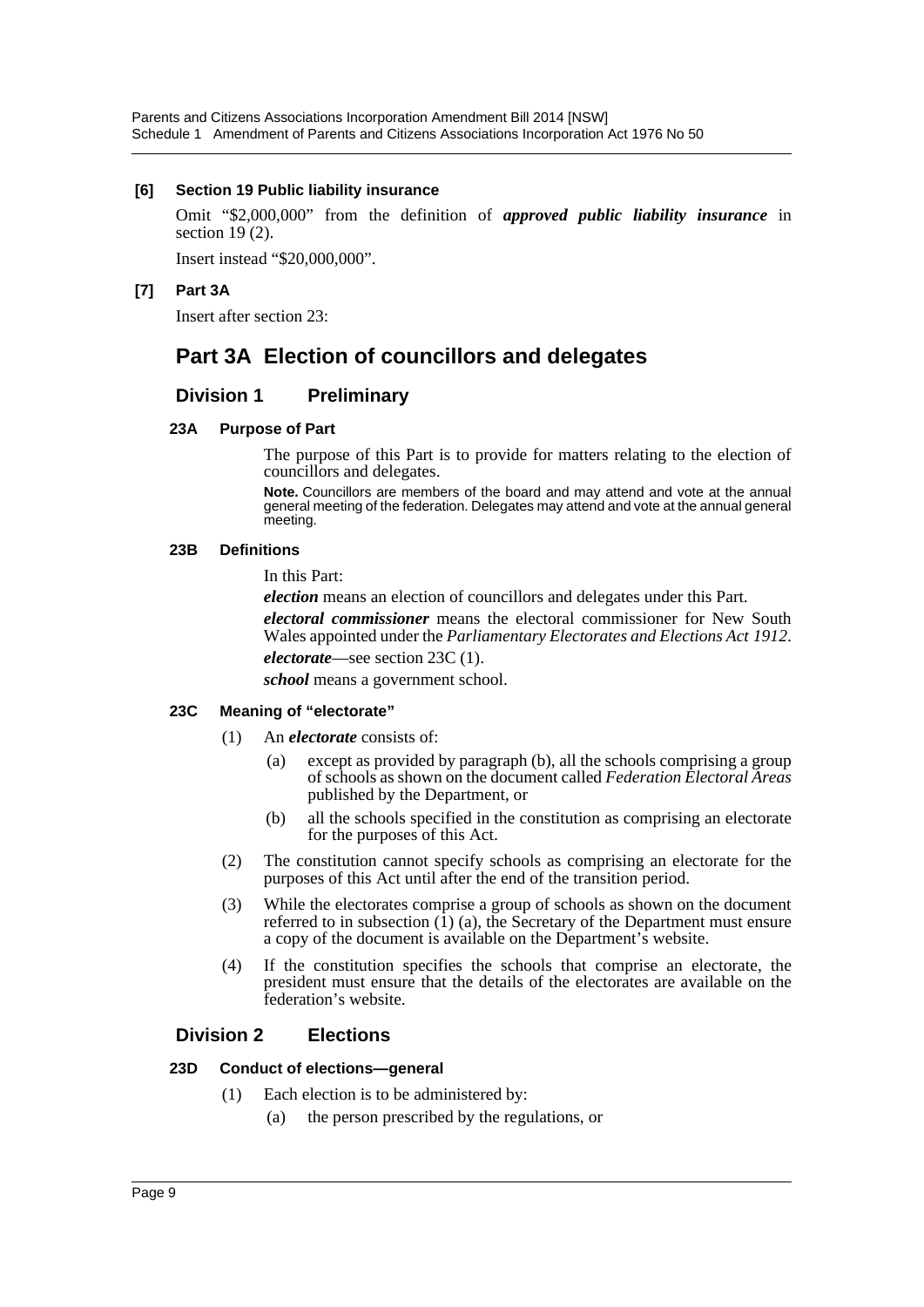- (b) if a person is not prescribed under paragraph (a)—the electoral commissioner.
- (2) The person administering an election is the returning officer at the election.
- (3) If the electoral commissioner is the returning officer at an election, the electoral commissioner may delegate to any staff of the office of the New South Wales Electoral Commission any of the commissioner's functions as returning officer, other than this power of delegation.
- (4) Subject to this Act, an election is to be conducted in accordance with the procedures under the constitution.

#### **23E Requirements relating to electorates and representation**

- (1) There are 16 electorates for the purpose of an election.
- (2) Each school must be in an electorate and cannot be in more than 1 electorate.
- (3) One councillor and 2 delegates are to be elected for each electorate.

#### **23F When election to be held**

An election is to be held:

- (a) within the period prescribed by the regulations, or
- (b) if a period is not prescribed under paragraph (a)—at least every 2 years.

#### **23G Eligibility of councillors and delegates**

- (1) A person is eligible to be elected as a councillor or delegate for an electorate only if the person is:
	- (a) a parent of a student enrolled at a school in the electorate, and
	- (b) a member of a parents and citizens association of a school in the electorate.
- (2) A person's term of office as a councillor or delegate does not end merely because the councillor or delegate is no longer a person referred to in subsection  $(1)$ .

#### **23H Voting for councillors and delegates**

- (1) Each parents and citizens association of a school in an electorate may vote in an election for the councillor and delegates for the electorate.
- (2) Each parents and citizens association of a school in an electorate may cast 1 vote for each councillor and 1 vote for each delegate for the electorate.
- (3) To determine the vote of the parents and citizens association of a school under this section, an individual is eligible to vote only if the individual is:
	- (a) a parent of a student enrolled at the school, and
	- (b) a member of the parents and citizens association.
- (4) The procedures for the conduct of a vote of the parents and citizens association are the procedures decided by the association.

#### **23I Role of councillor and delegate**

- (1) A councillor represents the councillor's electorate on the board and at the annual general meeting of the federation.
- (2) Each delegate represents the delegate's electorate at the annual general meeting of the federation.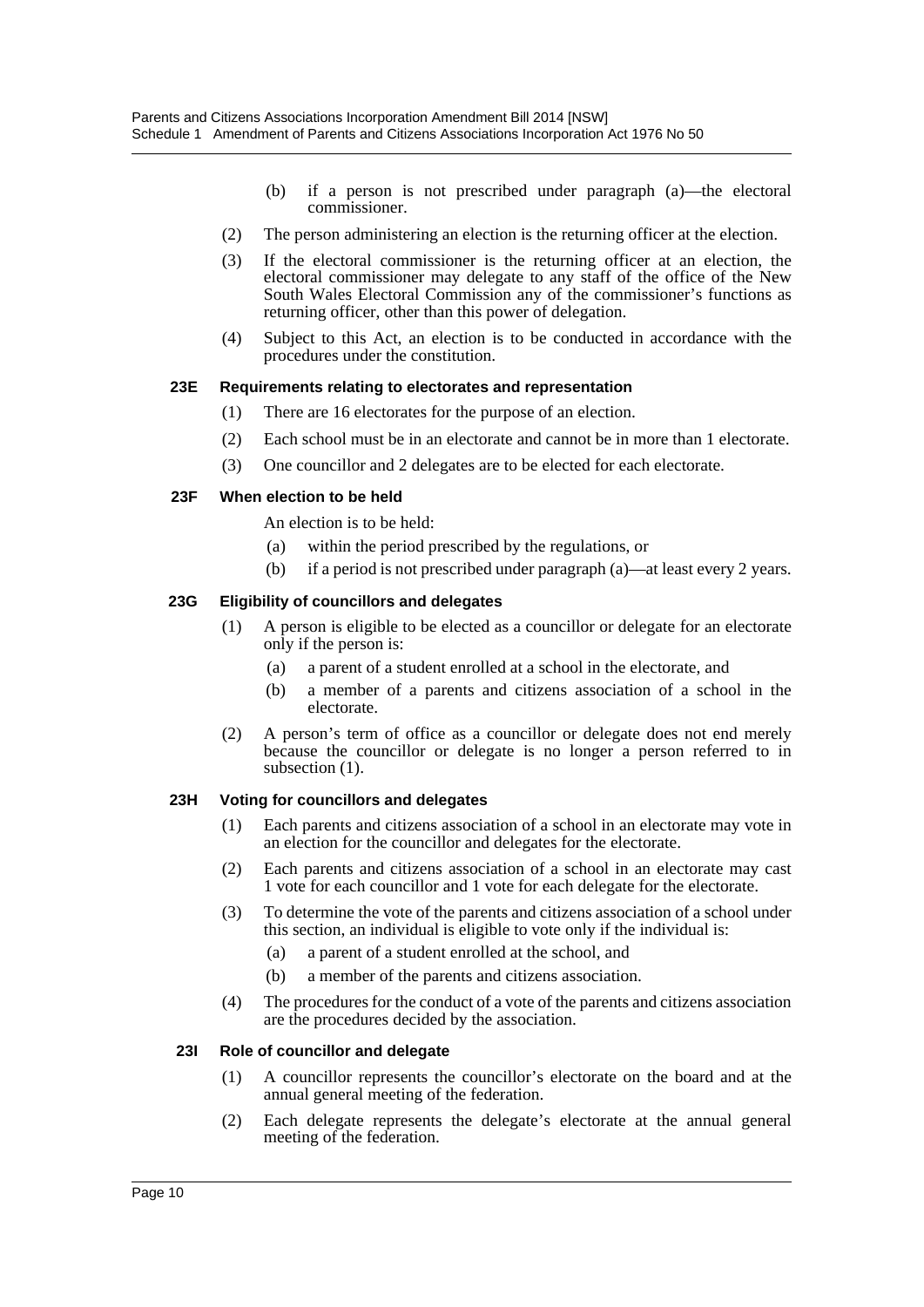#### **23J Term of office of councillor and delegate**

- (1) A councillor or delegate holds office from the day the councillor or delegate is elected under this Part until the day the councillors and delegates are next elected under this Part, unless the councillor's or delegate's office sooner becomes vacant.
- (2) A person may be elected as a councillor or delegate more than once.

#### **23K Vacancy in office of councillor or delegate**

The office of a councillor or delegate becomes vacant if the councillor or delegate:

- (a) dies, or
- (b) completes a term of office and is not re-elected, or
- (c) resigns the office by instrument in writing addressed to the board, or
- (d) becomes a mentally incapacitated person, or
- (e) was not eligible to be elected under this Part as a councillor or delegate and the board gives the councillor or delegate written notice that the office is vacated because he or she was not eligible to be elected.

#### **23L Filling vacancy in office of councillor or delegate**

- (1) If the office of a councillor or delegate becomes vacant (otherwise than by the expiration of a term of office), a person is, subject to this Act, to be appointed to fill the vacancy in accordance with the procedures under the constitution.
- (2) A councillor or delegate appointed under subsection (1):
	- (a) must be a person who is eligible under this Part to be elected as a councillor or delegate for the electorate in which the vacancy has occurred, and
	- (b) holds office as a councillor or delegate during the unexpired term of the vacated office.

#### **23M Appointment of councillor or delegate**

- (1) This section applies if, at an election, a person is not elected as the councillor or a delegate for an electorate.
- (2) A person who is eligible to be elected as the councillor or a delegate for the electorate may be appointed as the councillor or a delegate in accordance with the constitution.
- (3) A person who is appointed as the councillor or a delegate under this section is taken to have been elected as the councillor or delegate under this Part on the day the person is appointed.

# **Division 3 Miscellaneous**

#### **23N Cost of election**

The cost of conducting an election is payable by the federation.

#### **23O Regulations**

(1) The regulations may make provision for or with respect to the conduct of an election.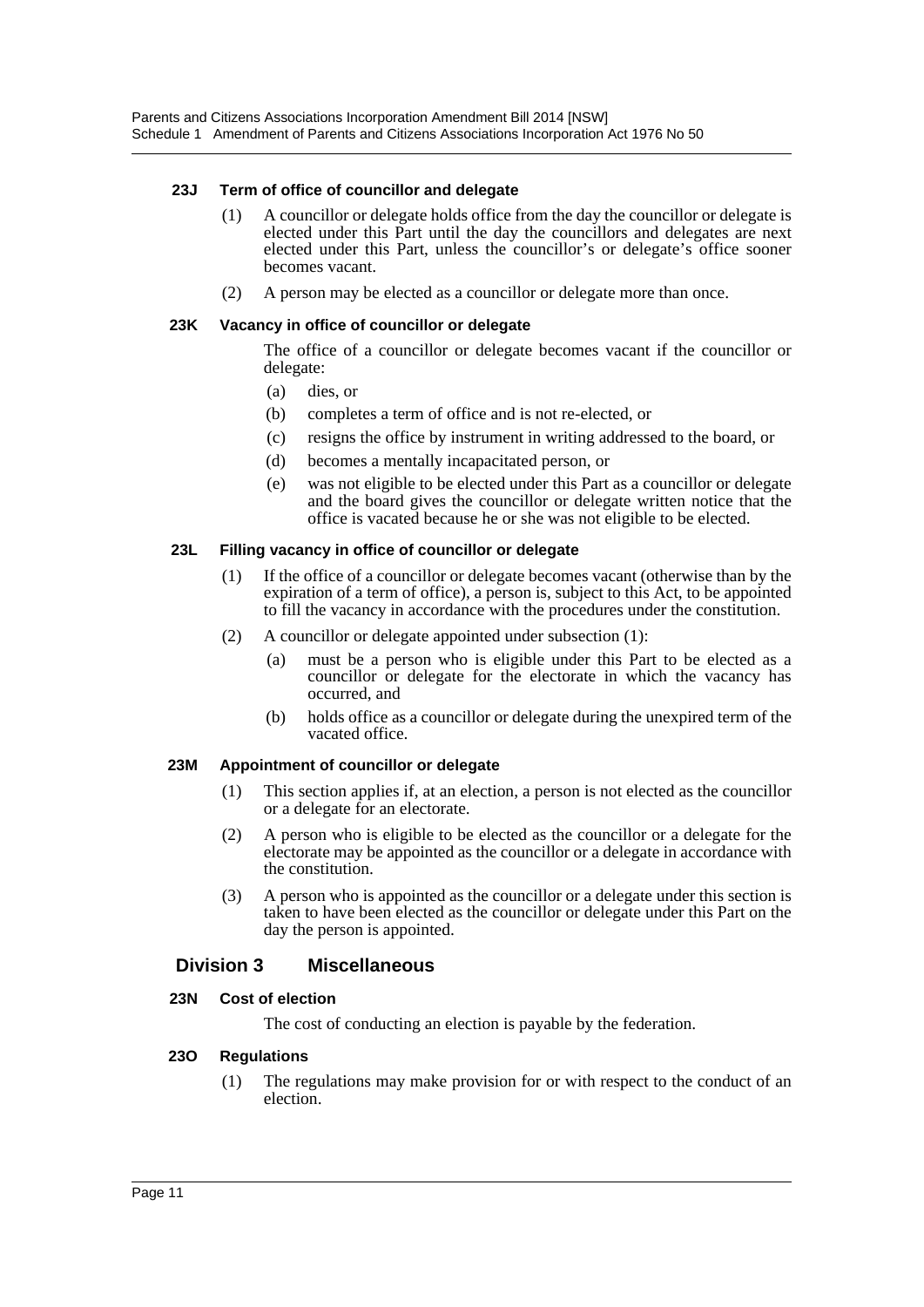(2) Without limiting subsection (1), the regulations may provide for requirements of the electoral commissioner relating to the conduct of an election.

### **[8] Sections 23P and 23Q**

Insert in Part 4 before section 24:

#### **23P Delegation**

The Minister may delegate the exercise of any function of the Minister under this Act (other than this power of delegation) to:

- (a) the Secretary of the Department, or
- (b) another employee of the Department who is a Public Service senior executive within the meaning of the *Government Sector Employment Act 2013*.

#### **23Q Act prevails over constitution**

This Act prevails to the extent of any inconsistency between this Act and the constitution.

#### **[9] Schedules 1 and 2**

Insert after section 24:

# **Schedule 1 Provisions relating to board and executive committee**

(Sections 11 (3) and 12A (5))

# **Part 1 The board**

# **1 General procedure**

- (1) The procedure for the calling of meetings of the board and for the conduct of business at those meetings is, subject to this Act and the constitution, to be as determined by the board.
- (2) The board must hold a meeting of the board at least once every 2 months.

#### **2 Quorum**

The quorum for a meeting of the board is a majority of its members for the time being.

#### **3 Presiding member**

- (1) The president (or, in the absence of the president, a person elected by the members of the board who are present at a meeting of the board) is to preside at a meeting of the board.
- (2) The presiding member has a deliberative vote and, in the event of an equality of votes, has a second or casting vote.

# **4 Voting**

(1) A decision supported by a majority of the votes cast at a meeting of the board at which a quorum is present is the decision of the federation, other than to the extent the decision is inconsistent with this Act, the constitution or a decision of the federation made at its annual general meeting.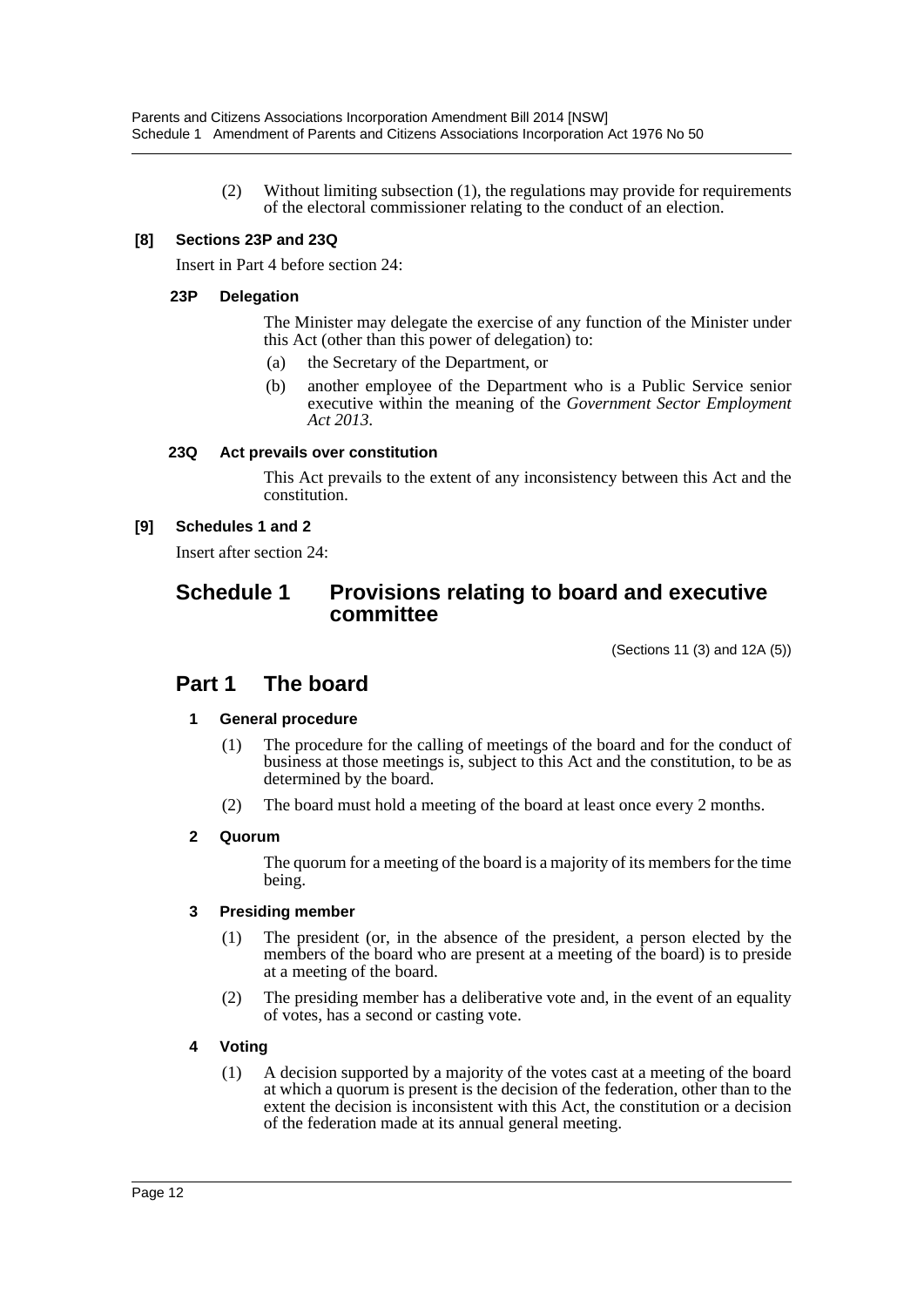(2) Subclause (1) is subject to section 10.

#### **5 Transaction of business outside meetings or by telephone**

- (1) The board may, if it thinks fit, transact any of its business by the circulation of papers among all the members of the board for the time being, and a resolution in writing approved in writing by a majority of those members is taken to be a decision of the board.
- (2) The board may, if it thinks fit, transact any of its business at a meeting at which members (or some members) participate by telephone, closed-circuit television or other means, but only if any member who speaks on a matter before the meeting can be heard by the other members.
- (3) For the purposes of:
	- (a) the approval of a resolution under subclause (1), or
	- (b) a meeting held in accordance with subclause (2),

the president and each member have the same voting rights as they have at an ordinary meeting of the board.

- (4) A resolution approved under subclause (1) is, subject to this Act, to be recorded in the minutes of the meetings of the board.
- (5) Papers may be circulated among the members for the purposes of subclause (1) by facsimile, email or other transmission of the information in the papers concerned.
- (6) Subclause (1) is subject to section 10.

#### **6 First meeting**

The administrator may call the first meeting of the board in such manner as the administrator thinks fit.

#### **7 Allowances**

A councillor is entitled to be paid allowances, in accordance with the constitution, for the reimbursement of costs incurred by the councillor in his or her capacity as a member of the board.

# **Part 2 The executive committee**

#### **8 Terms of office**

- (1) A member of the executive committee holds office on the terms not provided for in this Act that are specified in the constitution.
- (2) A member of the executive committee is entitled to be paid allowances, in accordance with the constitution, for the reimbursement of costs incurred by the member in his or her capacity as a member.

#### **9 Vacancy in office of member**

The office of a member of the executive committee becomes vacant if the member:

- (a) ceases to be a councillor, or
- (b) completes a term of office and is not re-elected by the board, or
- (c) resigns the office by instrument in writing addressed to the board, or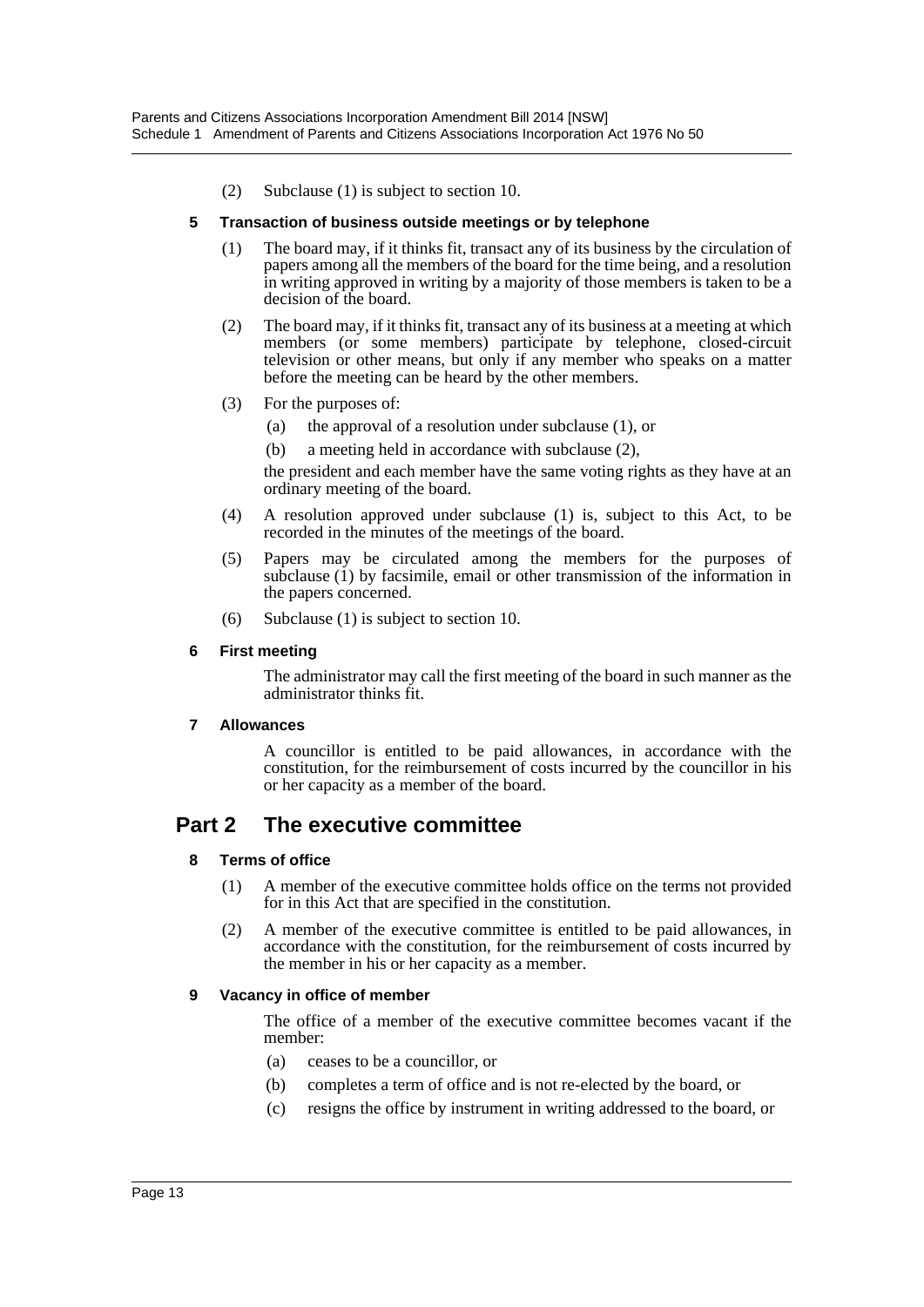- (d) is absent from 3 consecutive meetings of the executive committee of which reasonable notice has been given to the member personally or by post, except on leave granted by the board or unless the member is excused by the board for having been absent from those meetings, or
- (e) is removed from office in accordance with the constitution.

#### **10 President, secretary and other office holders**

- (1) The president, secretary or other office holder of the executive committee vacates the person's office if he or she:
	- (a) is removed from office by the board, or
	- (b) resigns the office by instrument in writing addressed to the board, or
	- (c) ceases to be a member of the executive committee.
- (2) The board may remove the president, secretary or other office holder from office at a meeting of the board if written notice of the resolution to remove the office holder from office has been given to each member of the board at least 1 month before the meeting is held.

#### **11 Filling of vacancy in office of member**

If the office of a member of the executive committee becomes vacant (otherwise than by the expiration of the term of office), the board is to appoint a councillor to fill the vacancy.

#### **12 General procedure**

The procedure for the calling of meetings of the executive committee and for the conduct of business at those meetings is, subject to this Act and the constitution, to be as determined by the committee.

#### **13 Quorum**

The quorum for a meeting of the executive committee is a majority of its members for the time being.

#### **14 Presiding member**

- (1) The president (or, in the absence of the president, a person elected by the members of the executive committee who are present at a meeting of the committee) is to preside at a meeting of the committee.
- (2) The presiding member has a deliberative vote and, in the event of an equality of votes, has a second or casting vote.

#### **15 Voting**

A decision supported by a majority of the votes cast at a meeting of the executive committee at which a quorum is present is the decision of the federation, other than to the extent the decision is inconsistent with this Act, the constitution or a decision of the federation made at its annual general meeting.

#### **16 Transaction of business outside meetings or by telephone**

(1) The executive committee may, if it thinks fit, transact any of its business by the circulation of papers among all the members of the committee for the time being, and a resolution in writing approved in writing by a majority of those members is taken to be a decision of the committee.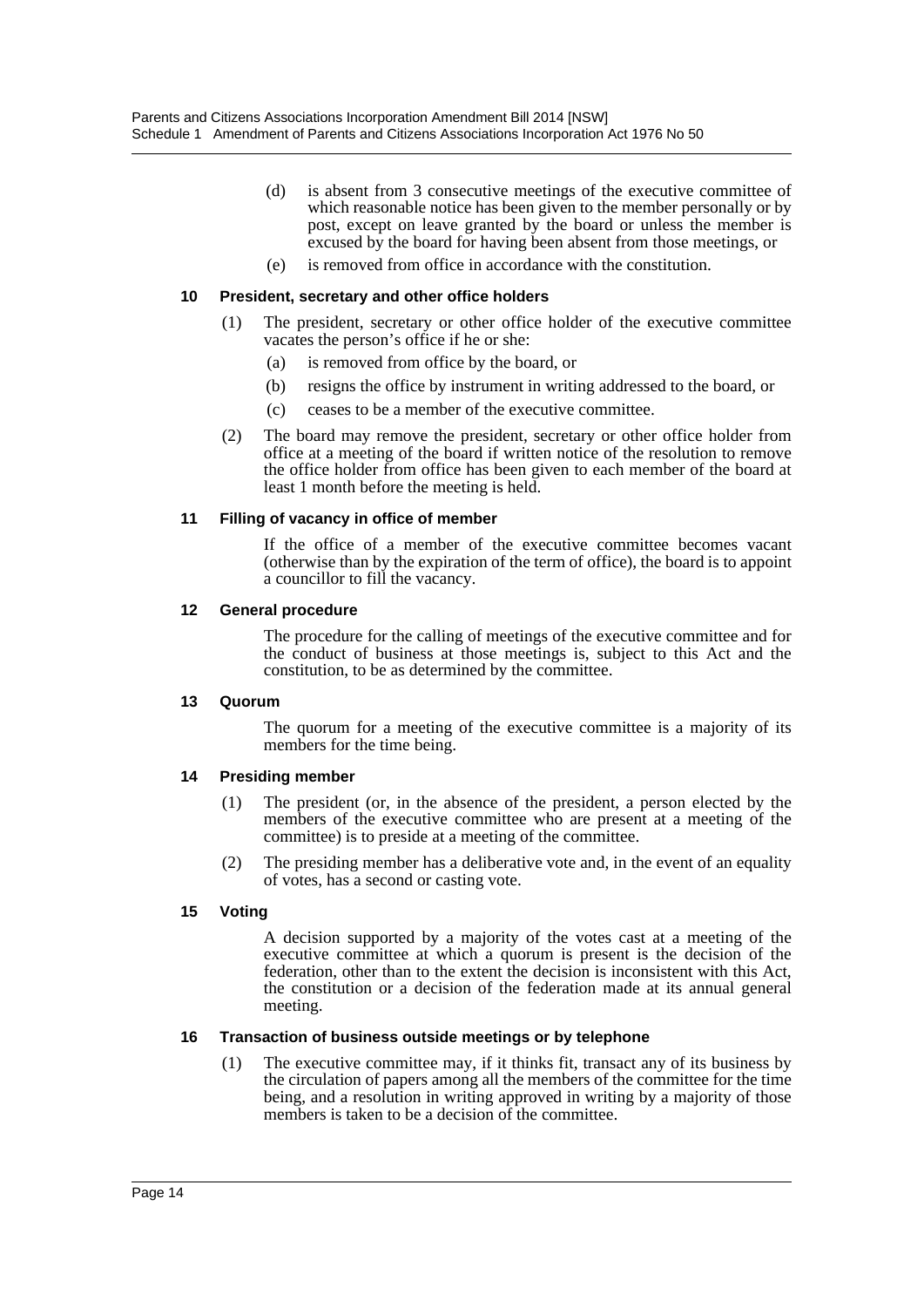- (2) The executive committee may, if it thinks fit, transact any of its business at a meeting at which members (or some members) participate by telephone, closed-circuit television or other means, but only if any member who speaks on a matter before the meeting can be heard by the other members.
- (3) For the purposes of:
	- (a) the approval of a resolution under subclause (1), or
	- (b) a meeting held in accordance with subclause (2),

the president and each member have the same voting rights as they have at an ordinary meeting of the executive committee.

- (4) A resolution approved under subclause (1) is, subject to this Act, to be recorded in the minutes of the meetings of the executive committee.
- (5) Papers may be circulated among the members for the purposes of subclause (1) by facsimile, email or other transmission of the information in the papers concerned.

# **Schedule 2 Savings, transitional and other provisions**

# **Part 1 General**

# **1 Regulations**

- (1) The regulations may contain provisions of a savings or transitional nature consequent on the enactment of the *Parents and Citizens Associations Incorporation Amendment Act 2014* or any other Act that amends this Act.
- (2) Any such provision may, if the regulations so provide, take effect from the date of commencement of the Act concerned.
- (3) To the extent to which any such provision takes effect from a date that is earlier than the date of its publication on the NSW legislation website, the provision does not operate so as:
	- (a) to affect, in a manner prejudicial to any person (other than the State or an authority of the State), the rights of that person existing before the date of its publication, or
	- (b) to impose liabilities on any person (other than the State or an authority of the State) in respect of anything done or omitted to be done before the date of its publication.

# **Part 2 Provisions consequent on enactment of the Parents and Citizens Associations Incorporation Amendment Act 2014**

# **Division 1 Preliminary**

# **2 Definitions**

In this Part:

*administration day* means the day the administrator of the federation is appointed by the Minister.

*administration period*—see clause 3 (2).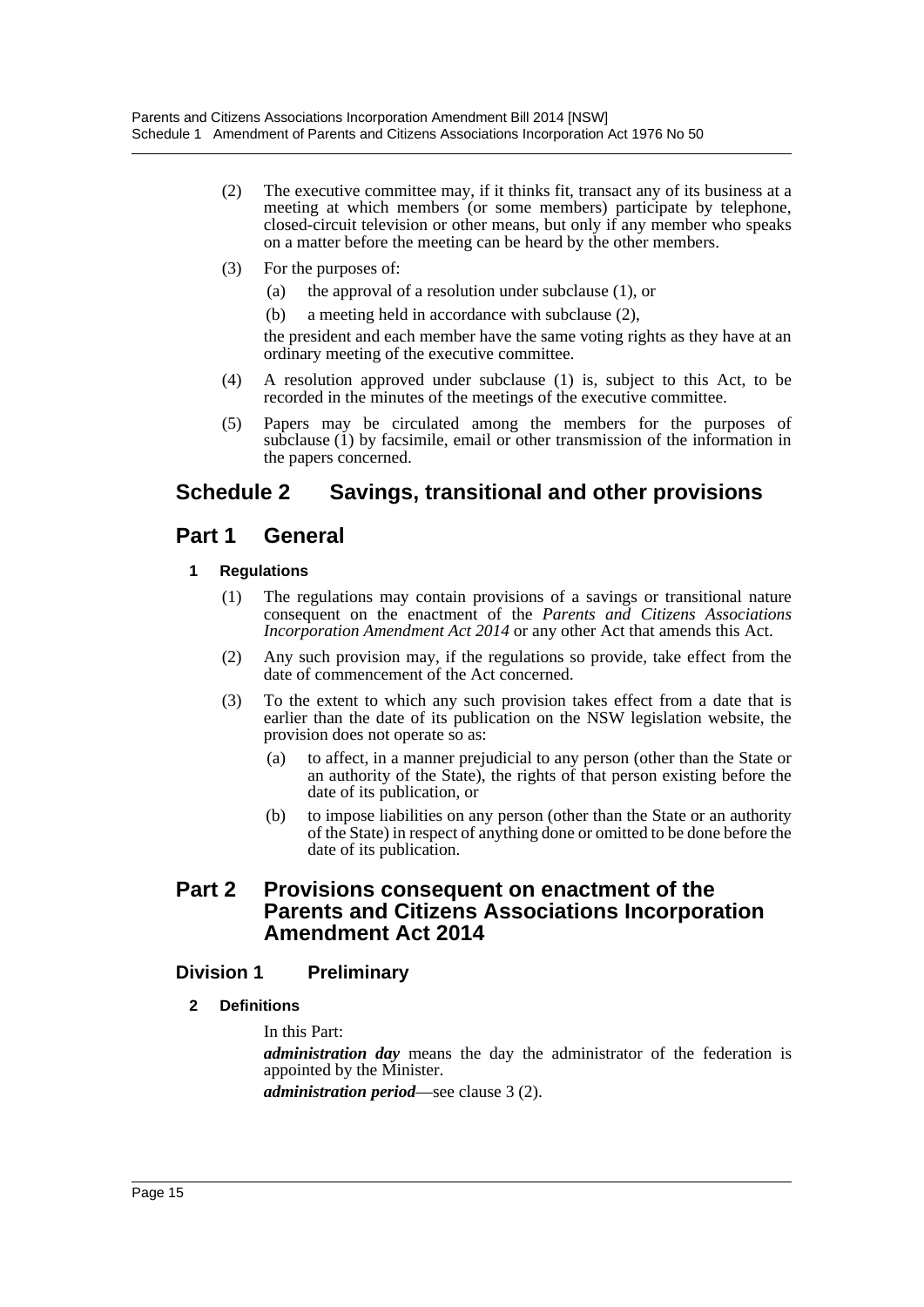*administrator* means the person appointed as the administrator of the federation under this Part.

*former corporation*—see section 4 (2).

# **Division 2 Administrator**

#### **3 Appointment of administrator**

- (1) The Minister may, by notice published in the Gazette, appoint a person as the administrator of the federation.
- (2) Subject to this Act, the administrator holds office for the period (the *administration period*) provided for in the administrator's instrument of appointment.
- (3) The period referred to in subclause (2) must not be more than 12 months.

#### **4 Legal status and functions of administrator**

- (1) The administrator is taken to be the federation for all purposes under this Act during the administration period.
- (2) The administrator has and may exercise all the functions of the federation, the board and the executive committee.
- (3) Also, the administrator has the following functions:
	- (a) to assist in conducting the first election of councillors and delegates,
	- (b) to assist the first councillors to elect office holders of the executive committee,
	- (c) the functions specified in the administrator's instrument of appointment,
	- (d) the functions the Minister, by written notice given to the administrator, confers on the administrator for the purpose of exercising or carrying out his or her other functions and responsibilities.
- (4) Without limiting this clause, the administrator acting alone may execute a document, or execute a document as a deed, of the federation during the administration period.
- (5) Subclauses (2)–(4) apply subject to the terms and conditions on which the administrator holds office and any direction given to the administrator under clause 6.

#### **5 Terms and conditions of appointment**

- (1) The administrator may be paid the remuneration and allowances decided by the Minister.
- (2) The administrator holds office on the terms and conditions, not provided by this Act, that are decided by the Minister.

# **6 Directions of Minister**

- (1) The Minister may give the administrator a written direction about the exercise of the administrator's functions or the carrying out of the administrator's responsibilities.
- (2) The administrator must comply with a direction given under subclause (1).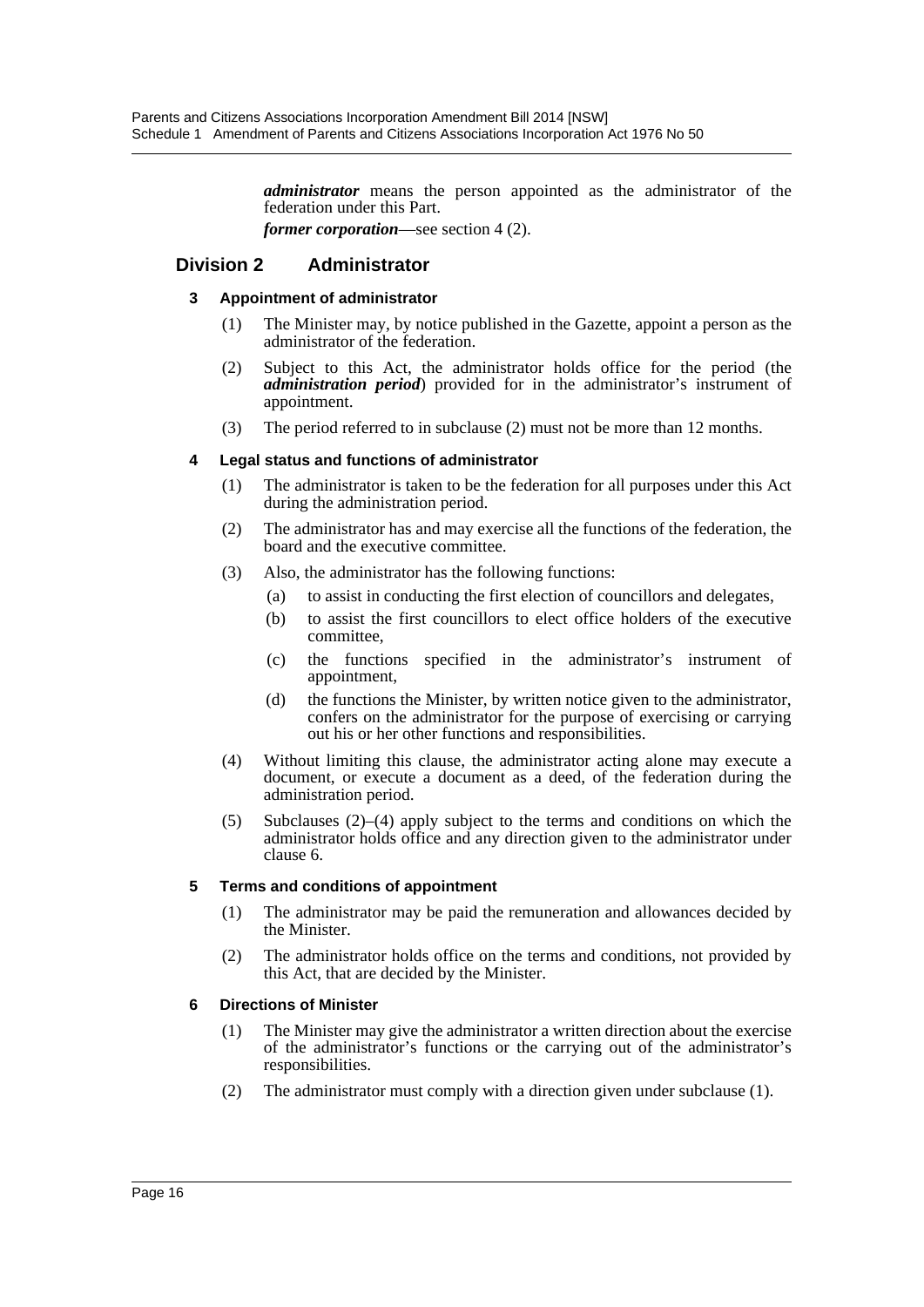#### **7 Obligation to give documents to administrator**

- (1) The administrator may, by notice in writing given to a person who goes out of office under clause 14, require the person to give the administrator any document in the person's possession or control that relates to the operation or business of the federation.
- (2) The notice must specify:
	- (a) the reasonable time and the reasonable way in which the document is to be given, and
	- (b) the document or type of document required to be given.
- (3) A person must not, without reasonable excuse, fail to comply with a requirement made of the person under this clause. Maximum penalty: 10 penalty units.

#### **8 Administrator not bound by constitution**

The administrator is not bound by the constitution in the exercise of the administrator's functions or the carrying out of the administrator's responsibilities.

#### **9 Administrator to give report to Minister**

The administrator must, if asked by the Minister, give the Minister a written report about the exercise of the administrator's functions or the carrying out of the administrator's responsibilities.

#### **10 Personal liability**

A matter or thing done or omitted to be done by the administrator or a person acting under the direction of the administrator does not, if the matter or thing was done or omitted to be done in good faith for the purpose of executing this or any other Act, subject the administrator or a person so acting personally to any action, liability, claim or demand.

#### **11 Application of Act during administration period**

This Act applies with any necessary changes for the purpose of the exercise of the functions of the federation, the board or the executive committee by the administrator during the administration period.

#### **12 Regulations**

The regulations may make provision for or with respect to the administrator and the exercise of the administrator's functions or the carrying out of the administrator's responsibilities.

# **Division 3 Other provisions**

#### **13 Continuation of federation membership**

A parents and citizens association, person or other entity that, immediately before the administration day, was a member of the former corporation continues to be a member of the federation.

#### **14 Governing body and office holders of former corporation**

- (1) On the administration day:
	- (a) any governing body (whatever called), committee or sub-committee of the former corporation is dissolved, and